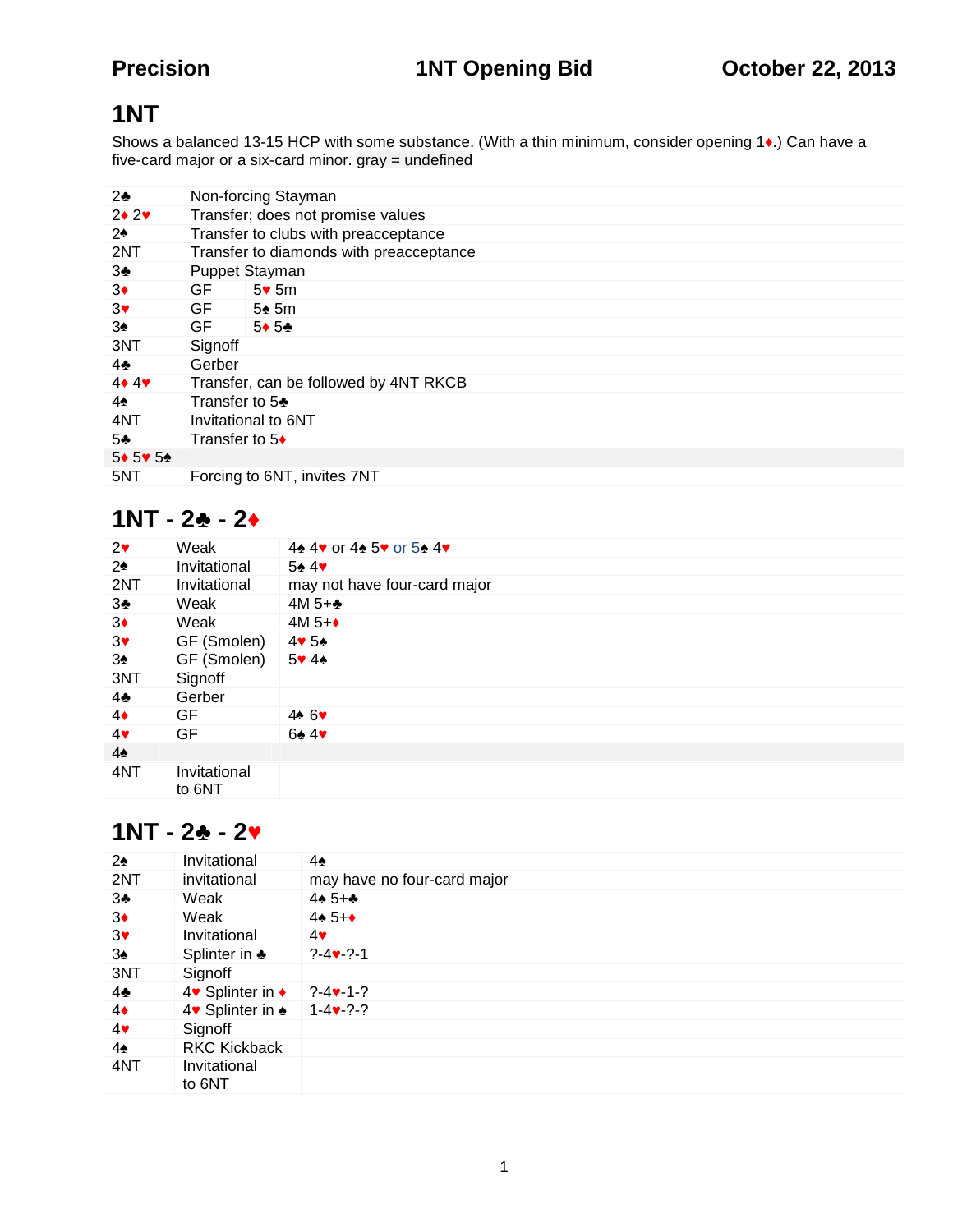## **Precision 1NT Opening Bid October 22, 2013**

# **1NT - 2 - 2♠**

| 2NT            | Invitational                   | may not have four-card major |
|----------------|--------------------------------|------------------------------|
| 3              | Weak                           | 4 $5+m$                      |
| 3              | Weak                           | $4.5+m$                      |
| 3              | GF in spades, no shortness     |                              |
| 3              | Invitational to 4              | 4                            |
| 3NT            | Signoff                        |                              |
| $\overline{4}$ | Splinter in                    | $4 - ? - 1 - ?$              |
| 4              | Splinter in                    | $4 - 1 - ? - ?$              |
| 4              | Splinter in                    | $4 - ? - ? - 1$              |
| 4              | Signoff                        |                              |
| 4NT            | Quantitative invitation to 6NT |                              |

## $1NT - 2 - 2$

| 2   | Invitational                           | 54                   |
|-----|----------------------------------------|----------------------|
| 2NT | invitational                           |                      |
| 3   | Invitational                           | 5 5                  |
| 3   | Invitational                           | 5 5                  |
| 3   | Invitational to 4                      |                      |
| 3   | Splinter in                            | $3 - 5 - 4 - 1$      |
| 3NT | Signoff                                |                      |
| 4   | Splinter in                            | $3 - 5 - 1 - 4$      |
| 4   | Splinter in                            | 1-5-3-4 or $1-5-4-3$ |
| 4   | Invitational to slam, denies shortness | 6                    |
| 4NT | quantitative, invitational to 6NT      |                      |

### $1NT - 2 - 2$

| 2NT | Invitational<br>may not have four-card major |                    |
|-----|----------------------------------------------|--------------------|
| 3   | Invitational                                 | 5 <sub>5</sub>     |
| 3   | Invitational                                 | 5 5                |
| 3   | Invitational                                 | 5 5                |
| 3   | Invitational to 4                            |                    |
| 3NT | signoff                                      |                    |
| 4   | Splinter in                                  | $5 - 3 - 1 - 4$    |
| 4   | Splinter in                                  | 5-1-3-4 or 5-1-4-3 |
| 4   | Splinter in                                  | $5 - 3 - 4 - 1$    |
| 4   | Invitational to slam, denies shortness       | 6                  |
| 4NT | quantitative, invitational to 6NT            |                    |

## **1NT - 2 (Clubs)**

| 2NT | Club fit, accepts invitation then |                           |  |  |  |
|-----|-----------------------------------|---------------------------|--|--|--|
|     | 3                                 | Signoff, weak one-suiter  |  |  |  |
|     | 3 3 3                             | Slam try, four-card suit  |  |  |  |
|     | 3NT                               | Signoff                   |  |  |  |
| 3   | Rejects invitation then           |                           |  |  |  |
|     | Pass                              | Signoff - weak one-suiter |  |  |  |
|     | 3 3 3                             | Slam try, four-card suit  |  |  |  |
|     | 3NT                               | Signoff                   |  |  |  |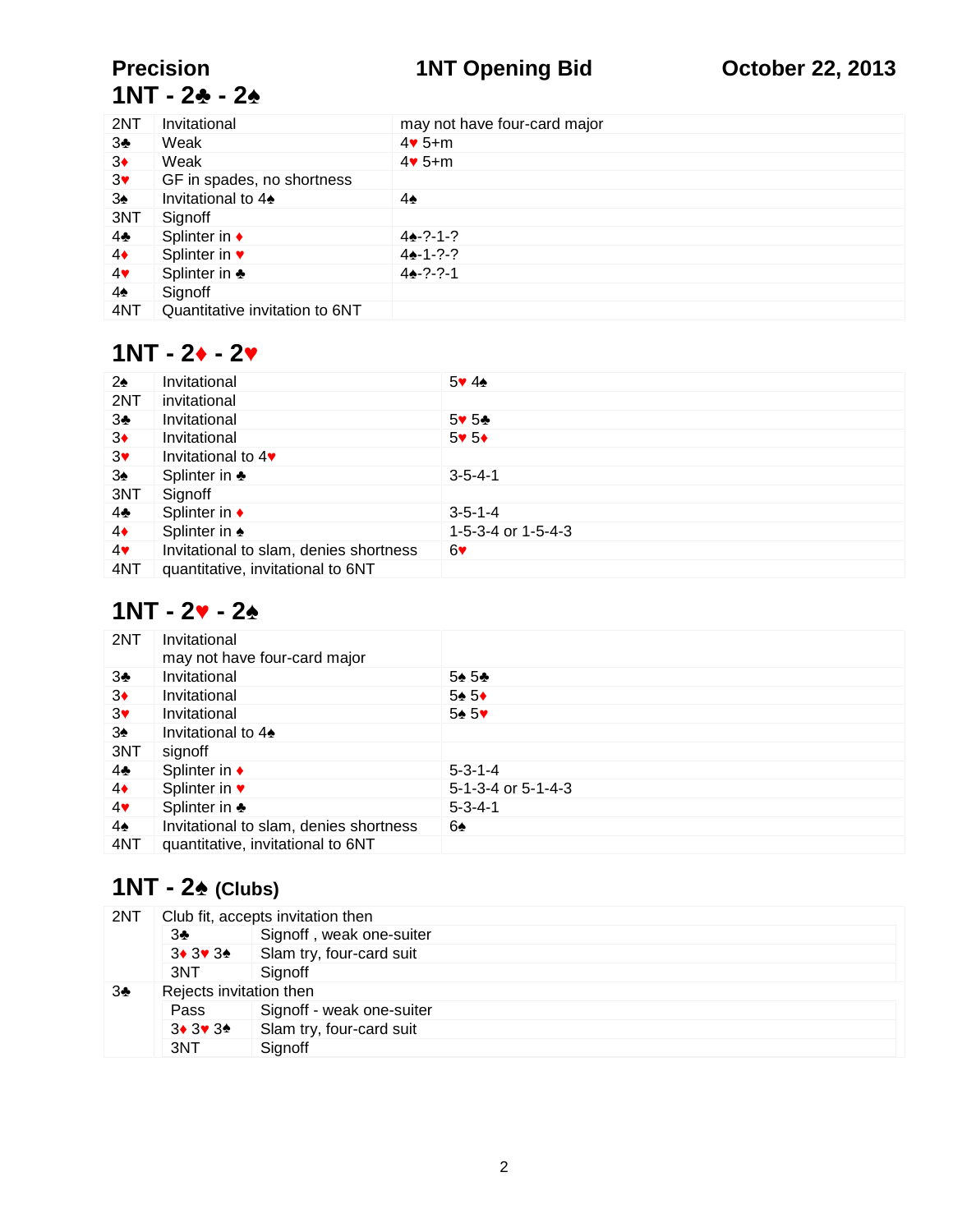## **1NT - 2NT (Diamonds)**

| 3 | Diamond fit, accepts invitation then |                          |  |  |  |  |  |
|---|--------------------------------------|--------------------------|--|--|--|--|--|
|   | 3                                    | Signoff, weak one-suiter |  |  |  |  |  |
|   | 3 3                                  | Slam try, four-card suit |  |  |  |  |  |
|   | 3NT                                  | Signoff                  |  |  |  |  |  |
|   | 4                                    | Slam try, four-card suit |  |  |  |  |  |
| 3 | Rejects invitation then              |                          |  |  |  |  |  |
|   | Pass                                 | Signoff, weak one-suiter |  |  |  |  |  |
|   | 3 3                                  | Slam try, four-card suit |  |  |  |  |  |
|   | 3NT                                  | Signoff                  |  |  |  |  |  |
|   | 4                                    | Slam try, four-card suit |  |  |  |  |  |

## **1NT - 3 (Puppet Stayman)**

3 does not promise or deny a four-card major but is not usually 4 4 or 4333.

| 3 |                   | No five card major, then               |                |  |  |  |  |
|---|-------------------|----------------------------------------|----------------|--|--|--|--|
|   | 3                 | Four spades                            | 4              |  |  |  |  |
|   | 3                 | Four hearts                            | 4              |  |  |  |  |
|   | 3NT               | Signoff, does not deny four-card major |                |  |  |  |  |
|   | 4                 | Slam try                               | 5 332          |  |  |  |  |
|   | 4                 | Slam try                               | 5 3 3 2        |  |  |  |  |
|   | 4                 | <b>GF</b>                              | 5 <sub>5</sub> |  |  |  |  |
|   | 4                 | Slam try                               | 5 <sub>5</sub> |  |  |  |  |
|   | 4NT               | quantitative, invitational to 6NT      |                |  |  |  |  |
| 3 |                   | Five hearts, then                      |                |  |  |  |  |
|   | 3                 | Agrees hearts, Beta                    |                |  |  |  |  |
|   | 3NT               | Signoff                                |                |  |  |  |  |
|   | 4                 | Agrees hearts, Eta                     |                |  |  |  |  |
|   | 4                 | Agrees hearts, Eta                     |                |  |  |  |  |
|   | 4                 | Signoff                                |                |  |  |  |  |
|   | 4                 | Agrees hearts, Eta                     |                |  |  |  |  |
|   | 4NT               | <b>RCKB</b> hearts                     |                |  |  |  |  |
| 3 | Five spades, then |                                        |                |  |  |  |  |
|   | 3NT               | Signoff                                |                |  |  |  |  |
|   | 4                 | Agrees spades, Eta                     |                |  |  |  |  |
|   | 4                 | Agrees spades, Eta                     |                |  |  |  |  |
|   | 4                 | Agrees spades, Eta                     |                |  |  |  |  |
|   | 4                 | Signoff                                |                |  |  |  |  |
|   | 4NT               | RKCB spades                            |                |  |  |  |  |

## **1NT - 3 (Five hearts and five of minor, GF)**

| 3 |     | Agrees hearts and asks for minor then                             |  |  |  |
|---|-----|-------------------------------------------------------------------|--|--|--|
|   | 3   | Five hearts and five clubs then                                   |  |  |  |
|   |     | Signoff<br>3NT                                                    |  |  |  |
|   |     | Asks for total top honors in both suits by steps: 0-2, 3, 4,<br>4 |  |  |  |
|   |     | Asks for shortness<br>4                                           |  |  |  |
|   |     | Signoff<br>4                                                      |  |  |  |
|   | 3NT | Five hearts and five diamonds then                                |  |  |  |
|   |     | Asks for total top honors in both suits by steps: 0-2, 3, 4,<br>4 |  |  |  |
|   |     | Asks for shortness<br>4                                           |  |  |  |
|   |     | Signoff<br>4                                                      |  |  |  |